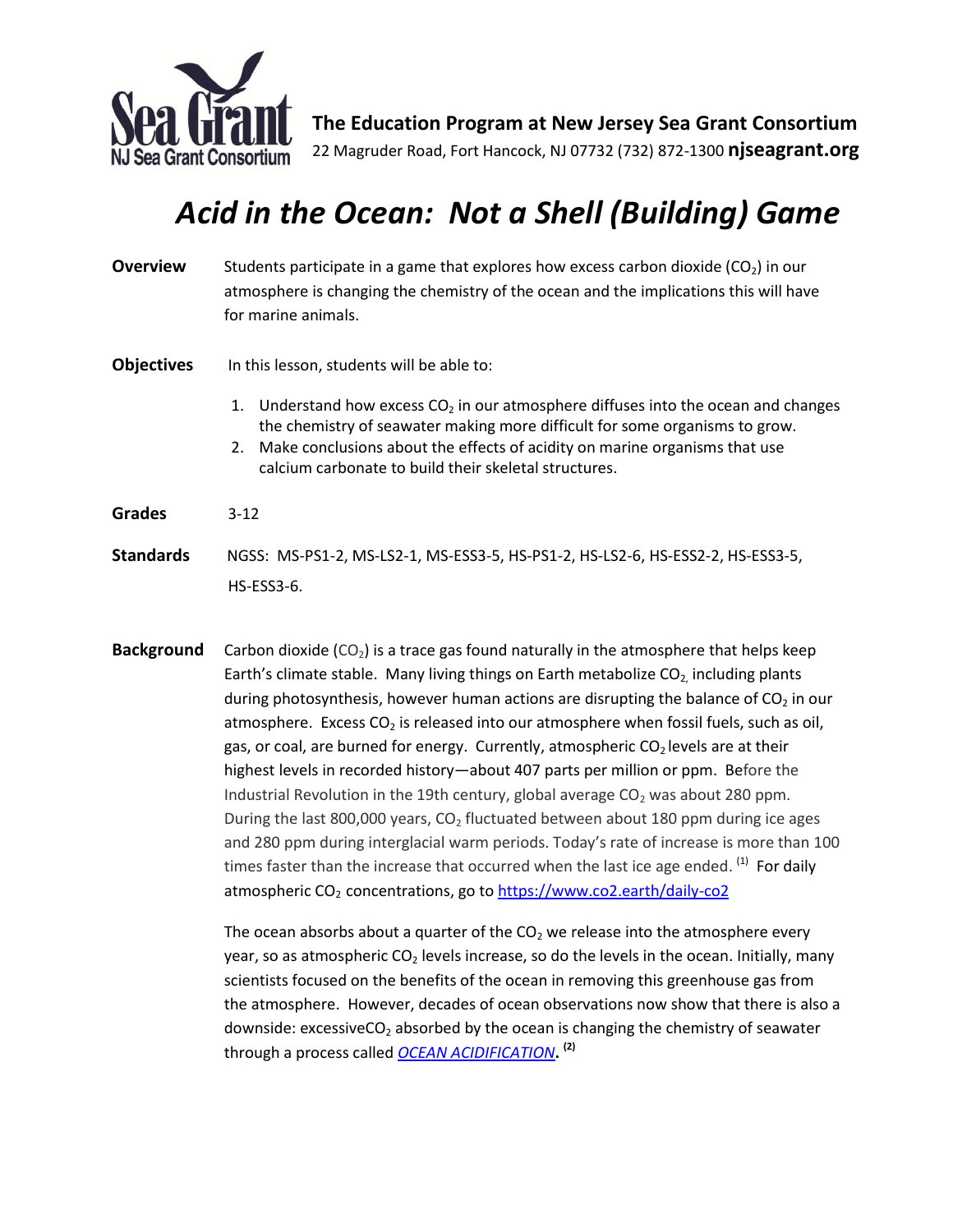**Background** As the ocean absorbs increasingly higher levels of CO<sub>2</sub> from the atmosphere, chemical reactions take place that are decreasing the pH of the ocean. This lowering of pH means that ocean water is becoming more acidic.

> Water changes pH as it gains or loses hydrogen ions (H+). As  $CO<sub>2</sub>$  is absorbed by the ocean it creates carbonic acid  $(H_2CO_3)$ . Carbonic acid further breaks down and forms bicarbonate ions (HCO<sub>3</sub>) and hydrogen (H+) ions. An increase in hydrogen (H+) ions increases the ocean's acidity, decreasing pH. The ocean's pH has changed from 8.2 to and 8.1 since pre-industrial times. This may not seem like much, but pH is measured on a logarithmic scale, which means a .1 difference in pH indicates that the ocean has become 30% more acidic. With  $CO<sub>2</sub>$  continuing to sink into the ocean at extreme rates, scientists predict that the ocean could become 150% more acidic by 2100.

Hydrogen ions (H+) also combine with carbonates ions ( $CO<sub>3</sub>$ ) dissolved in sea water to form bicarbonate ions (HCO<sub>3</sub>) that are not useful to organisms. Carbonate ions bond eagerly with hydrogen ions in water; carbonate will even leave calcium behind to bond with hydrogen ions. More hydrogen ions in the ocean interfere with shell or skeleton formation because they reduce the amount of carbonate available for organisms that need calcium and carbonate to bond to grow their shells and skeletons.

**Dive Deeper** When carbon dioxide (CO<sub>2</sub>) is absorbed by seawater, **chemical reactions** occur that reduce seawater pH, carbonate ion concentration, and saturation states of biologically important calcium carbonate minerals. These **chemical reactions** are termed "**ocean acidification**" or "OA" for short. Listed below are some of the chemical reaction equations associated with ocean acidification.

> Ocean Acidification: H + CO<sub>2</sub>  $\Leftrightarrow$  H<sub>2</sub>CO<sub>3</sub>  $\Leftrightarrow$  HCO<sub>3</sub> + H+ Water + Carbon Dioxide **D** Carbonic Acid @ Bicarbonate + Hydrogen - The extra hydrogen ions formed causes acidification, which is a decrease in pH.

Shell Building: Ca + CO<sub>3</sub>  $\Leftrightarrow$  CaCO<sub>3</sub> Calcium + Carbonate = Calcium Carbonate. Calcium dissolved in the ocean combines with carbonates in the ocean to form calcium carbonate, needed by organisms who build their own shell and/or skeleton.

<u>Ocean Acidification + Shell Building = Less Shell Building: H+ + Ca + CO<sub>3</sub>  $\Leftrightarrow$  HCO<sub>3</sub>+ Ca</u> With ocean acidification, the extra hydrogen ions (H+) created bond with the carbonates  $(CO<sub>3</sub>)$  and form bicarbonates (HCO<sub>3</sub>). The carbonates prefer to bond with hydrogen over calcium, but extra bicarbonates are of no use for organisms. This means the carbonates needed to bond with calcium to form calcium carbonate (CaCO₃) are no longer available for organisms and calcium (Ca) is left on its own. As a result, animals that need calcium carbonate to build shells or skeletons struggle to grow.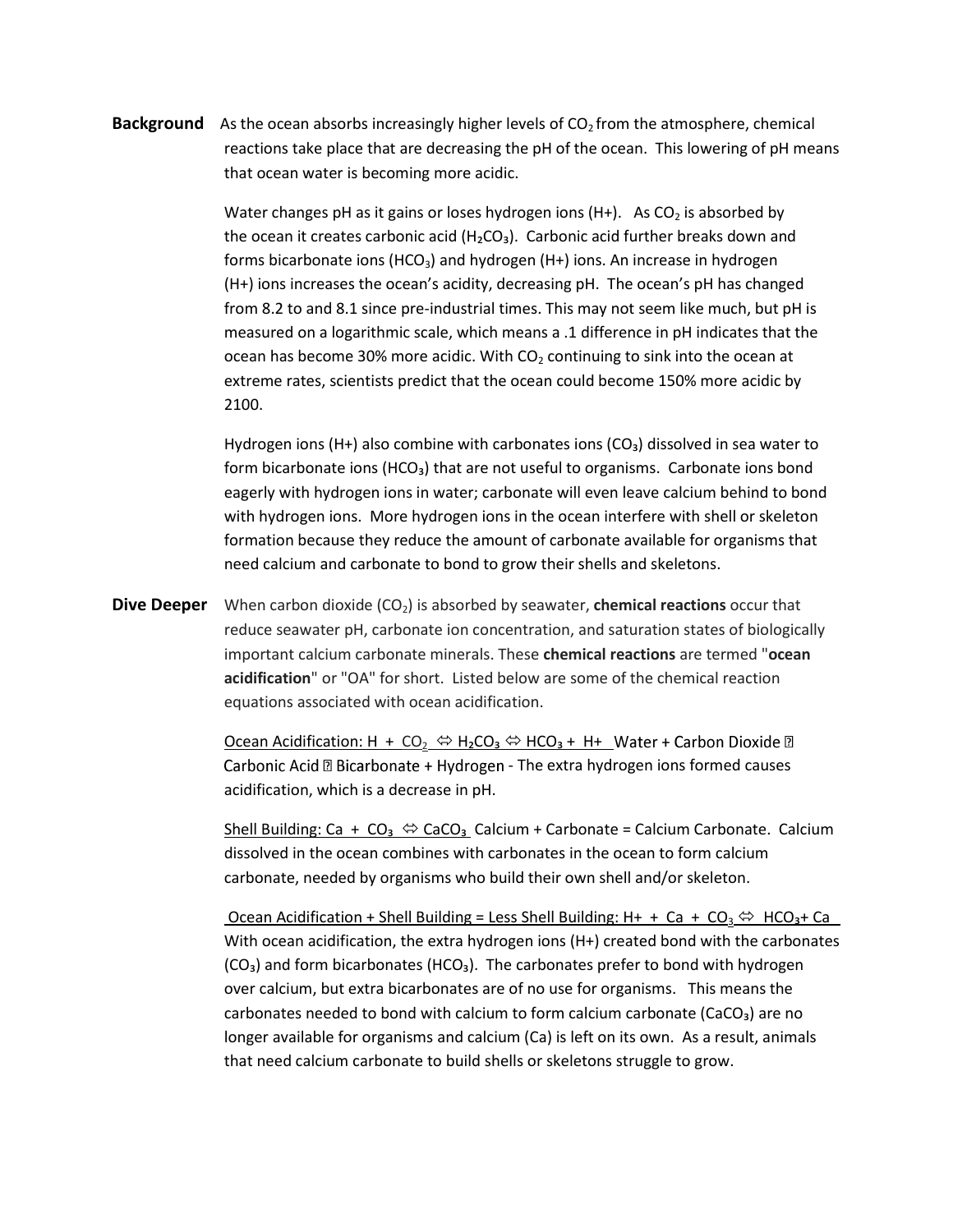## **ACTIVITY:** *ACID IN THE OCEAN: NOT A SHELL (BUILDING) GAME*

**Introduction** To further the understanding of the chemistry behind ocean acidification and its effect on organisms that need calcium carbonate to build shells and skeletons, students will play a game using Lego blocks (or other interlocking blocks). Each different color Lego block used in the game represents chemicals found in the ocean which support the growth of animals that build shells and skeletons. The game goes through different scenarios which will demonstrate to players the impact ocean acidification will have on many species of animals in our ocean.

> Students will play three (3) rounds. The first round is based on pre-industrial ocean water conditions, the second is based on current seawater conditions, and the third is based on future predicted ocean water conditions.

- **Materials** 12 Pink Legos (or other type of interlocking block)
	- 12 Blue Legos (or other type of interlocking block)
	- 8 Red Legos (or other type of interlocking block)
	- Or any different color Legos in same amounts
	- A small reusable bag
	- •A stopwatch or timer
	- •Chart paper and markers
- **Before Play** Ask students if they have heard of ocean acidification and ask them to share what they know. If they are unfamiliar with the term, ask them what they think it could mean. Ask if they know what an acid is. A review of pH might be necessary to complete the activities. For lessons on pH see:

[<http://njseagrant.org/wp-content/uploads/2014/03/ph.pdf>](http://njseagrant.org/wp-content/uploads/2014/03/ph.pdf)

[<http://njseagrant.org/wp-content/uploads/2014/03/ph\\_booklet.pdf>](http://njseagrant.org/wp-content/uploads/2014/03/ph_booklet.pdf)

[<http://www.abc.net.au/science/surfingscientist/pdf/lesson\\_plan16.pdf](http://www.abc.net.au/science/surfingscientist/pdf/lesson_plan16.pdf)

[www.earthref.org/SCC/lessons/2013/seawaterchemistry/](http://www.earthref.org/SCC/lessons/2013/seawaterchemistry/)

Explain that in the ocean many organisms build shells or skeletons made up of calcium carbonate which is available in sea water. Ask students if they can name some animals that have shells. If possible, show the students a few seashells (clams, scallops, snails) and/or pieces of coral or pictures of seashells and/or corals. Ask students to brainstorm how these animals are important to our oceans and to humankind. Be sure that students know that these organisms are an important food source for other ocean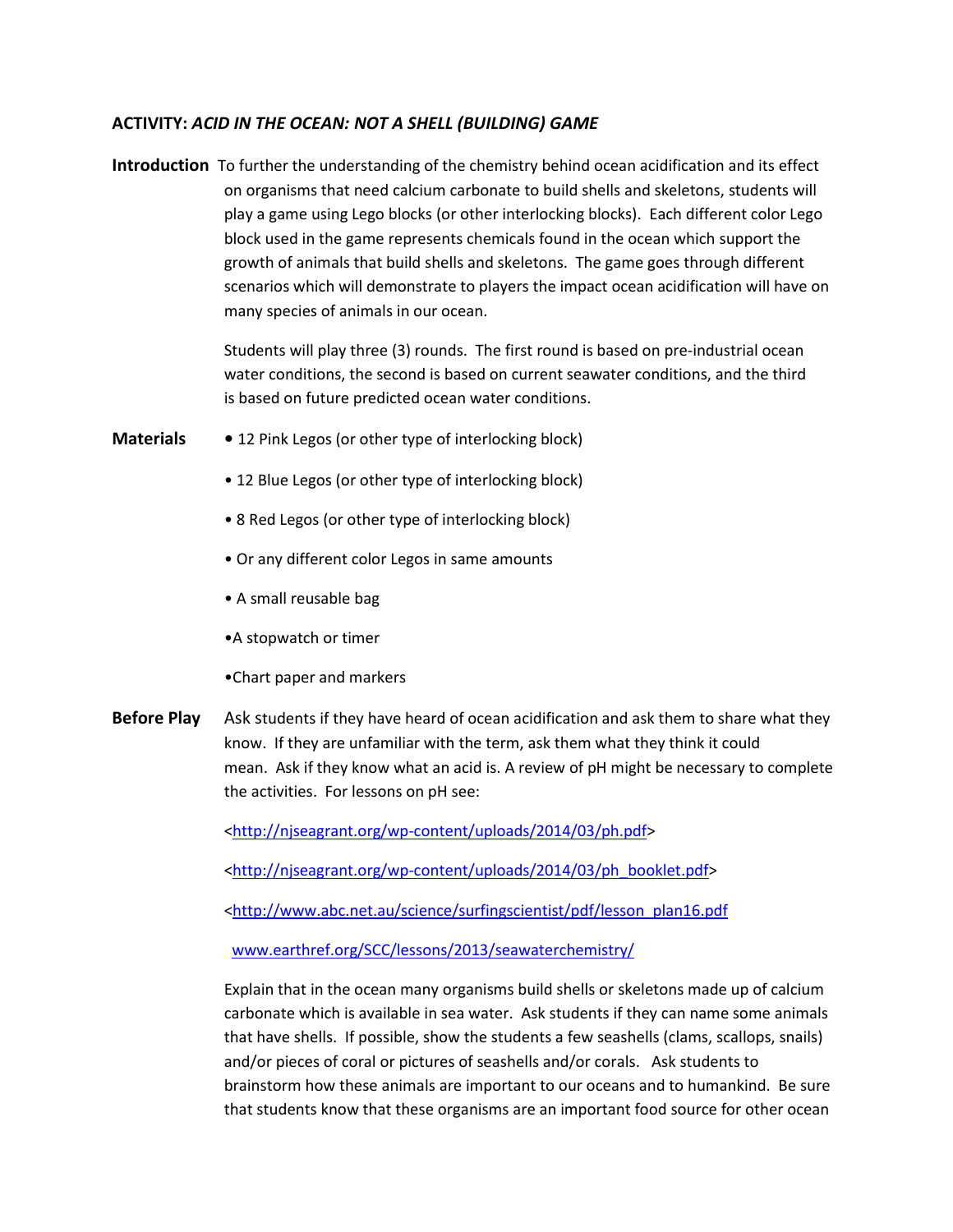organisms and also can provide a source of food and income for humans. Be sure students understand that a decrease in organisms in the ocean impacts food webs, decreases biodiversity, reduces the health of the ocean, and can even result in the loss of jobs and income for people. The oyster is a great example of an organism that is important to the ocean food web that also offers other benefits including helping filter water of pollutants and providing a food source for humans that is also economically important in many places, including New Jersey. Coral reefs are another great example since they are simultaneously important habitats and essential to ocean health.

Explain how these organisms take in calcium and carbonate dissolved in seawater and combine them to make calcium carbonate, which forms their shell and/or skeleton. In a healthy ocean organisms can form and grow their shell fairly easily, extracting all the calcium and carbonate they need from seawater. However, the amount of carbonate in the ocean is decreasing. This is because humans are releasing excess CO<sub>2</sub> into our atmosphere. Have students brainstorm some of the sources of excess carbon dioxide. For older students review the carbon cycle. Provide a brief explanation of how carbon dioxide in our atmosphere has increased dramatically since the start of the Industrial Revolution from the burning of fossil fuels (coal, oil, natural gas) for energy. Explain that approximately one third of the excess carbon dioxide in our atmosphere is being absorbed by the ocean and is changing ocean chemistry faster than ever before. When carbon dioxide mixes with water a series of chemical reactions occur that decrease the pH of the ocean (ocean acidification). One outcome is that as the ocean becomes more acidic, the amount of carbonate available to organisms that need carbonate to grow a healthy shell or skeleton decreases.

**About the** Pink Legos represent carbonate ions and the blue Legos represent calcium ions **Game** dissolved in ocean water. Explain that in a healthy ocean most carbonate ions combine with calcium to form calcium carbonate, which are the building blocks of many shelled species such as clams, oysters, scallops, species such as coral and even types of phytoplankton. The red Legos represent the hydrogen ions in sea water, and they determine the pH of the water, or the acidity or alkalinity of the water. The more hydrogen ions, the more acidic ocean water becomes. The carbonate ions (pink Legos) are very attracted to and bond eagerly with the hydrogen ions (red Legos). The carbonate ions (pink Legos) will not bond with calcium (blue Legos) when there are hydrogen ions (red Legos) available to bond with. When the carbonate ions (pink legos) connect or bond with hydrogen ions (red Legos) they form bicarbonate, which is not useful for many forms of sea life. The blue (calcium Legos are left on their own. While playing the game, students will see what happens when excess hydrogen enters the ocean (ocean acidification).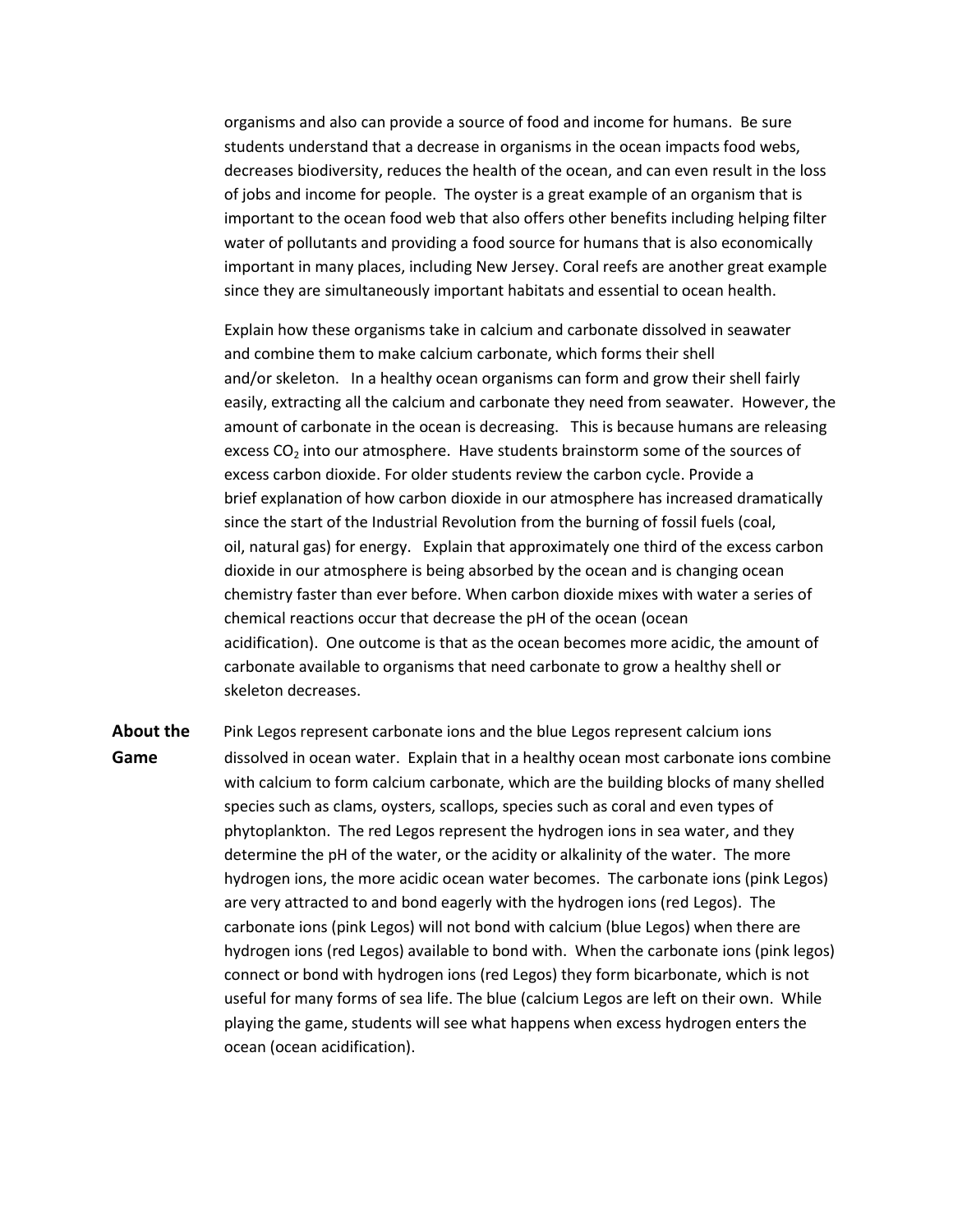**Playing the** Explain to students that they will have one (1) minute to reach into the bag and take out **Game** just two (2) Legos out at a time. Players may not look into the bag to choose Legos. As Legos are taken out, players will combine pink Legos, representing carbonate ions  $(Co<sub>3</sub>)$ , to the blue Legos representing calcium  $(Ca<sub>+</sub>)$ , as fast as possible to form a calcium carbonate which is used by organisms to build shells or skeleton, such as an oyster shell or a coral. If two of the same colors are chosen at the same time, players must set them aside and wait to connect them to the correct color on the next grab.

> Example- Player pulls out 2 pink Legos but not any blue or red blocks. Player must set the pink blocks aside and wait until blue or red blocks are grabbed.) As pink and blue Legos are connected, each set should be connected together into one large structure, just as an animal building a shell would do. When a red Lego, representing a hydrogen ion, is pulled out of the bag, it must be connected to any pink carbonate Lego that is not already paired with blue calcium Lego. This forms bicarbonate that is not useful for shell or skeleton building, and players must set it aside. Carbonates are much more strongly attracted to hydrogen ions. Therefore a pink carbonate block must connect to a red hydrogen block if a red block is available. Players are not to have any red blocks unconnected, unless a pink block has not yet been pulled out of the bag. Blue calcium blocks never connect to red hydrogen blocks. After one (1) minute, players should count how many blue and pink Lego pairs they were able to connect, and have the students record their results. Be sure players only count the pairs of pink and blue!

#### **Round One**

- 1. Disconnect and place 12 pink, 12 blue and 2 red Legos in a bag. The amount of red Legos (representing hydrogen ions) in this round reflects the amount of hydrogen found in seawater before industrial times.
- 2. Set the timer for 1 minute.
- 3. Have players reach into the bag and grab two (2) Legos at a time. They may not look in the bag to choose their blocks. If a blue and a pink block are picked, they need to be connected to represent calcium carbonate. If a red and a pink block are picked, those need to be connected to represent bicarbonate. Red and blue blocks never connect and neither do two (2) blocks of the same color. If blocks are picked out of the bag that cannot connect such as two blocks of the same color, or red and blue, players must set them aside until another red, blue, or pink block is picked out of bag that can connect together.

NOTE: Anytime a red block is pulled out of the bag, it must be connected to a pink block to form bicarbonate. A blue block can be connected to a pink block only when no red blocks have been selected out of the bag.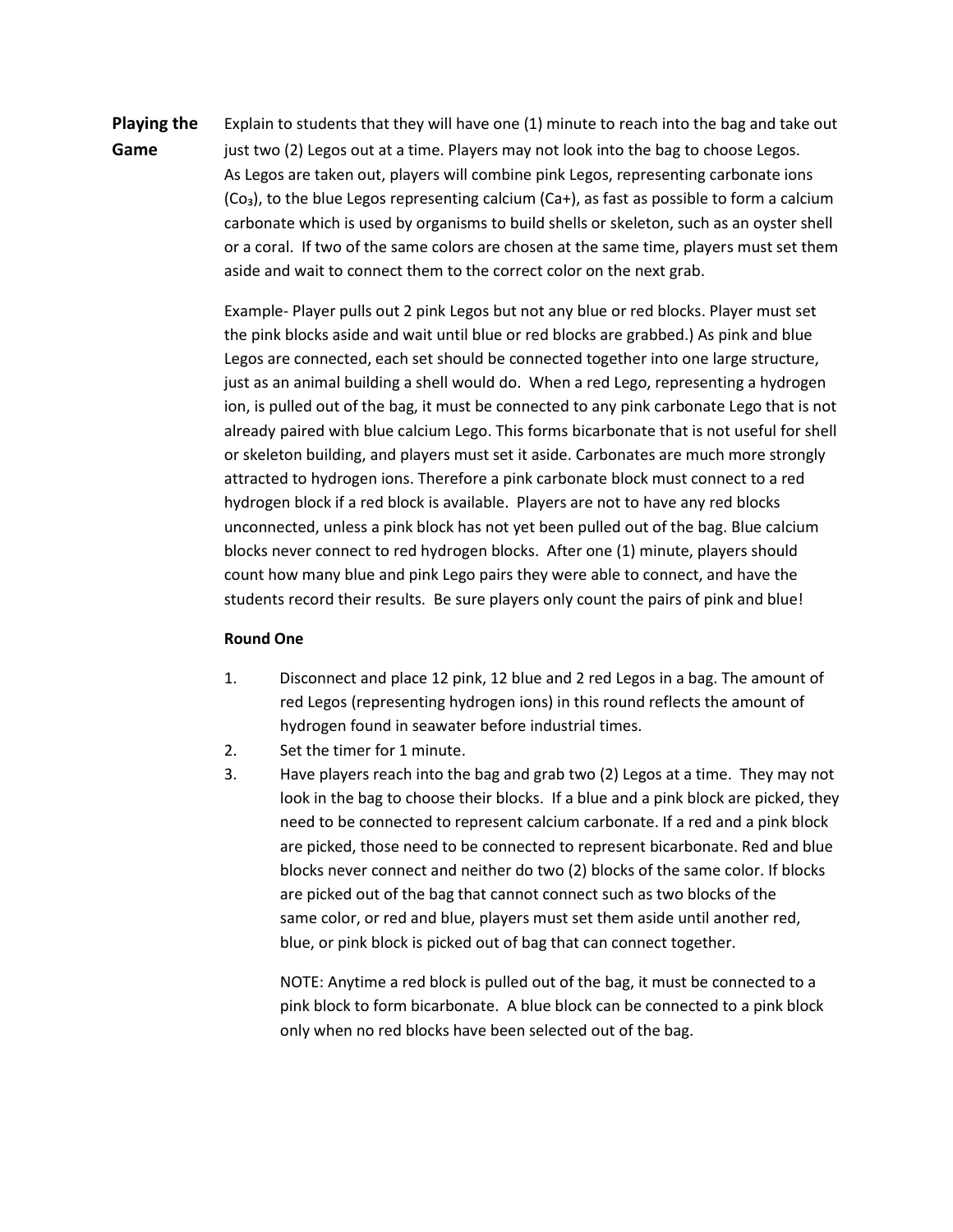- 4. All sets of pink and blue Legos, representing calcium carbonate, should be connected to represent the formation of one animal shell, such as an oyster shell, or a coral.
- 5. Any red and pink blocks that were connected represent bicarbonates, and cannot be used by an animal. They should be put aside. Any blue blocks left unconnected should also be put aside.
- 5. Students should quantify how many pairs of calcium carbonate they formed and record the number. This represents the growth in their animal.
- 6. After completing this round students should be directed to disconnect all the blocks and place back into bag to prepare for Round 2.

## **Round Two**

- 1. Place 12 pink, 12 blue and 3 red Legos in a bag. The amount of red Legos represents the amount of hydrogen found in seawater in 2018. This represents the increase in ocean acidity since the pre-industrial times. This increase in acidity is caused by an increase in carbon dioxide absorbed by the ocean from the burning of fossil fuels (coal, oil, gas.) When the ocean absorbs excess carbon dioxide chemical changes increase the amount of hydrogen in the ocean, increasing ocean acidity.
- 2. Repeat the game following the steps listed above. Students should count and record the pairs of pink and blue blocks, or calcium carbonate they formed and compare results to their results from the first round. Students might see a small difference in the amount of calcium carbonate formed. In today's ocean, some sea animals do have a slightly more difficult time finding carbonate to form with calcium but most species are able to still do so.
- 3. After completing this round students should be directed to disconnect all the blocks and place back into bag to prepare for Round 3.

## **Round Three**

- 1. With a continued rise of carbon dioxide released in the atmosphere, it is predicted the ocean will become 100% more acidic by the end of the century. This will cause more hydrogen to be released into the ocean. For round three, place six(6) red Legos into the bag.
- 2. Again, time students for 1 minute. Remember, pink carbonate blocks are much more attracted to the hydrogen red blocks; therefore red blocks always connect over blue blocks! If players have a free pink block and then choose a red and blue block, the red block must be connected to the pink block, and not the blue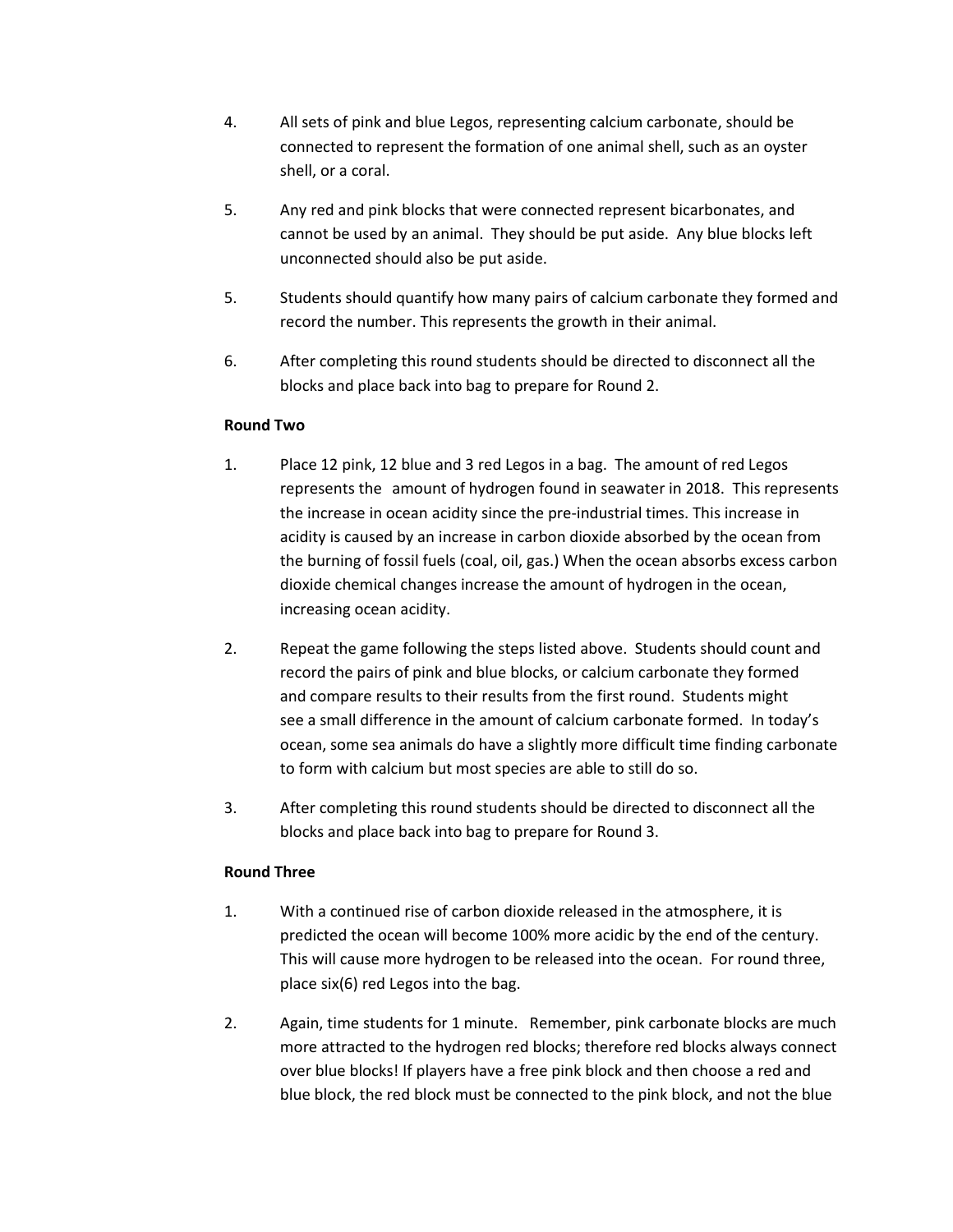calcium block. Players may set the blue block aside until the next two blocks are grabbed out of the bag.

#### **The End of the Game**

Have students look at each chart they completed from the three rounds of play and compare the results. As a class or group, share and compare results. Students should notice a small difference, between rounds 1 and 2, and a larger difference between rounds 1 and 3 and 2 and 3. Review the chemistry and be sure students understand that excess carbon dioxide released in our atmosphere is the root cause of ocean acidification.

Be sure to talk about SOLUTIONS after playing the game. Be sure that not only do the students understand the chemical reaction and what is causing it, but also what can be done to stop or slow ocean acidification from affecting our oceans. It is important that students are given hope that not all is lost and they do not walk away thinking nothing can be done to solve this important issue concerning the health of our oceans. As an extension have students research how we can lower the amount of carbon dioxide entering the atmosphere. For instance, they could compare and contrast solutions such as solar farms versus off- shore wind turbines. Students could also research what their school or community is doing, or could do to lower carbon dioxide emissions and increase sustainability. Have students pledge to get involved with a group already taking action or create a group of their own. If students are younger ask them to look at their carbon foot print and individually or as a group/class to pledge to take action that could help lower carbon dioxide emissions (i.e. carpooling, walking to school, less time playing video games and more time playing outside). Be sure to encourage students to educate others as well. Ask them to keep learning and share information about what ocean acidification is, how it is affecting sea life, and what can be done with friends and family too.

**Below is a list of websites that discuss solutions to climate issues and ocean acidification:**

[http://www.eschooltoday.com/ocean-acidification/solutions-to-ocean](http://www.eschooltoday.com/ocean-acidification/solutions-to-ocean-)acidification.html

[https://climateinterpreter.org/content/humans-can-take-action-slow-process-ocean](https://climateinterpreter.org/content/humans-can-take-action-slow-process-ocean-)acidification

https://www.nature.org/greenliving/carboncalculator/?redirect=https-301

https://www.c2es.org/content/what-we-can-do/

http://www.c2es.org/category/climate-solutions/reducing-your-carbon-footprint/